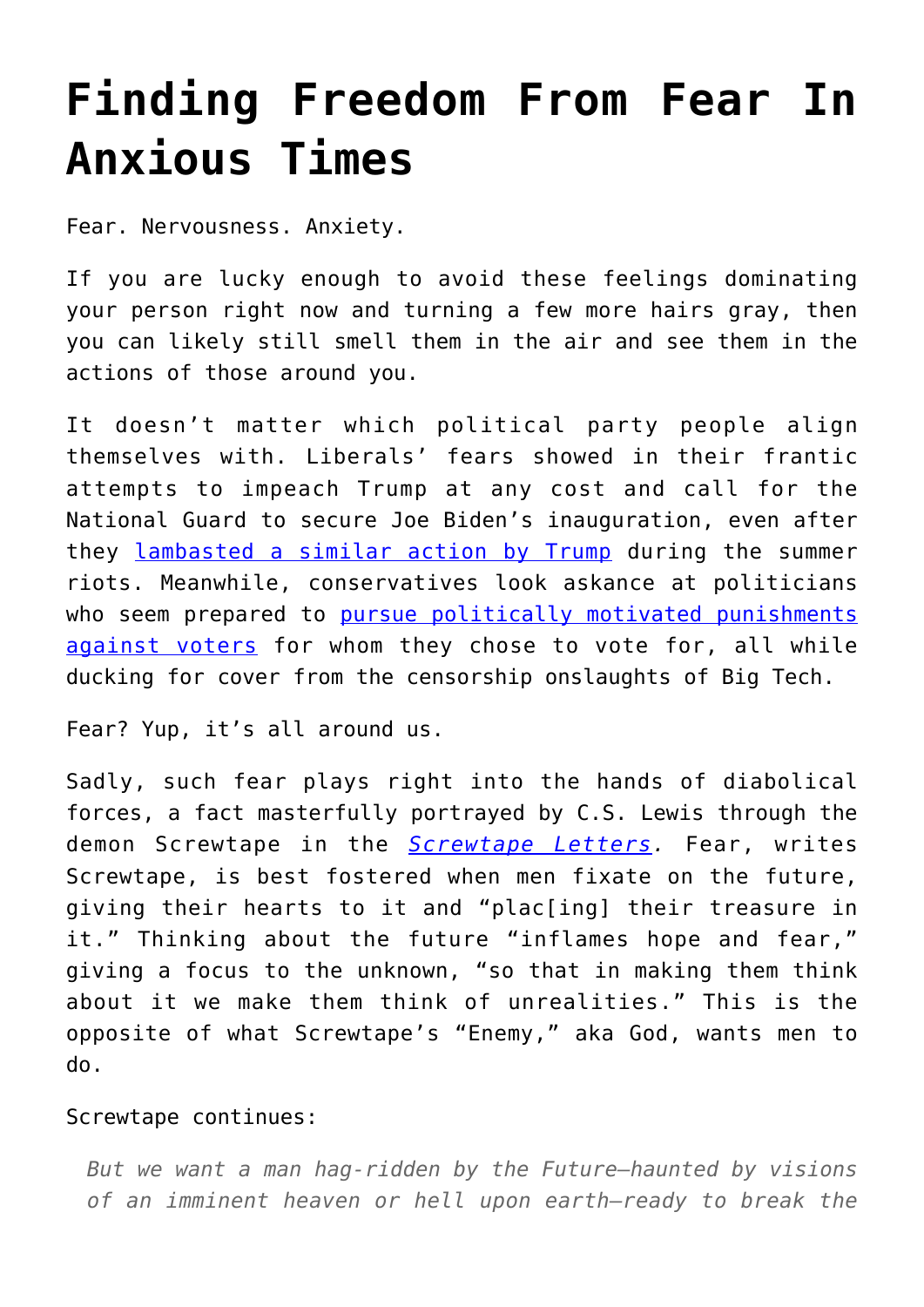*Enemy's commands in the Present if by so doing we make him think he can attain the one or avert the other—dependent for his faith on the success or failure of schemes whose end he will not live to see. We want a whole race perpetually in pursuit of the rainbow's end, never honest, nor kind, nor happy now, but always using as mere fuel wherewith to heap the altar of the future every real gift which is offered them in the Present.*

This mentality sounds familiar, especially in the political realm. Each party is always looking toward the next election, convinced that a certain candidate with the right political ideals will be the savior we need. We pull strings and work hard to see that messiah ride in on a white horse, only to be disappointed when he fails to achieve office, or disillusioned when he does, but pursues an agenda opposite of that which we imagined. While all this plays out in a continuous cycle, we live in a continuous state of fear, first worrying about what will happen if our plans don't succeed, then worrying when we don't see them come to pass.

So how do we get off this merry-go-round of fear fostered by our fixation on the future?

Here Screwtape also reveals the answer: live in the present and focus on the eternal.

*The humans live in time but our Enemy destines them to eternity. He therefore, I believe, wants them to attend chiefly to two things, to eternity itself, and to that point of time which they call the Present. For the Present is the point at which time touches eternity. Of the present moment, and of it only, humans have an experience analogous to the experience which our Enemy has of reality as a whole; in it alone freedom and actuality are offered them. He would therefore have them continually concerned either with eternity (which means being concerned with Him) or with the*